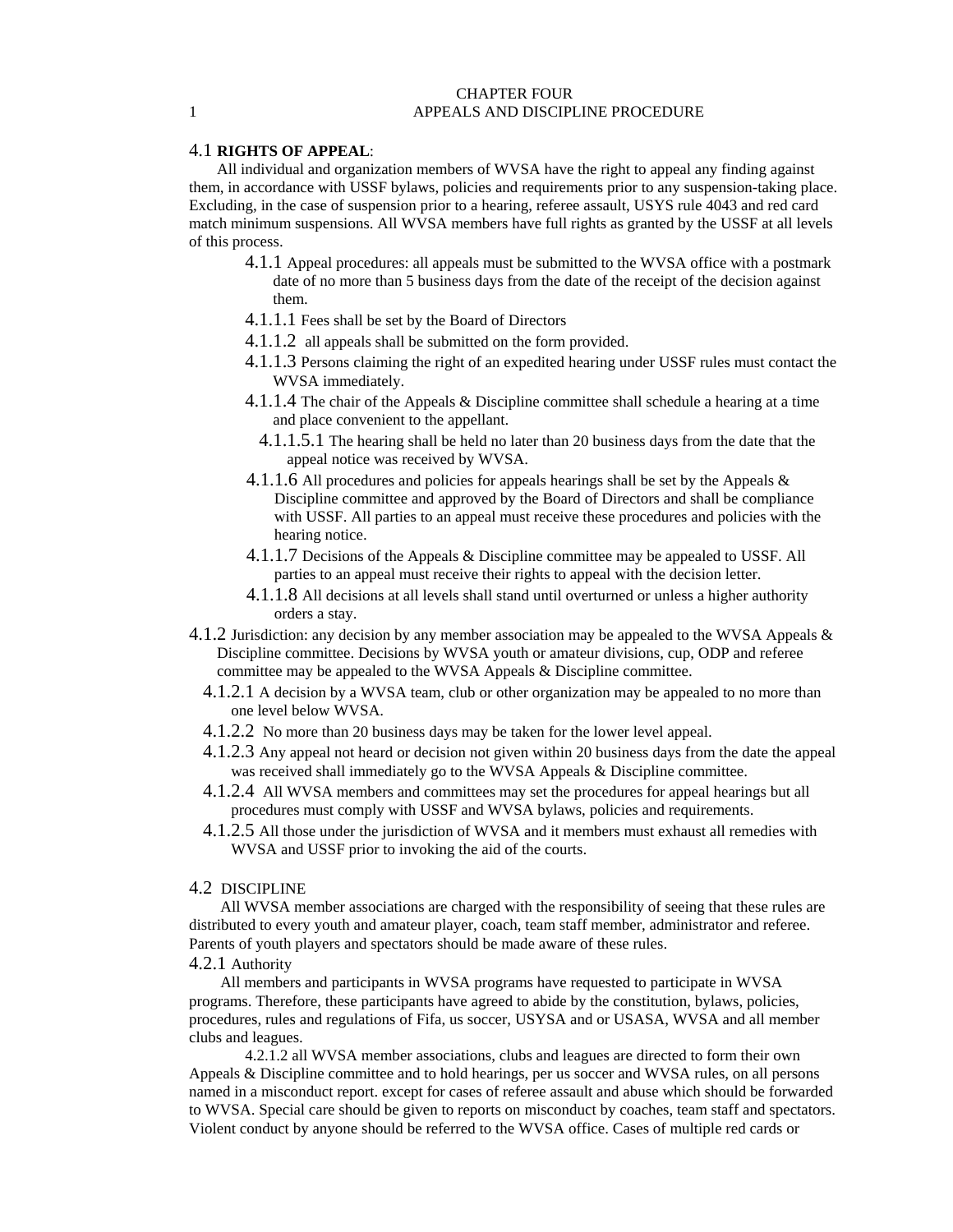excessive yellow cards by players, coaches and or team staff should also be reported to the appropriate Appeals & Discipline committee and or div up.

- 4.2.1.3 The WVSA division Vice President shall have authority over all members in their respective programs and shall investigate all reports of misconduct and refer action to the WVSA Appeals & Discipline committee the local club or league or the WVSA cup programs. (4/94)
- 4.2.1.4 Any coach or team staff member participating in a match while under suspension or allowing a player to participate while under suspension shall be reported to the division Vice President. (4/94)
- 4.2.1.4.1 Any coach and or team staff member found guilty of playing an ineligible player or participating while under suspension shall be subject to a minimum suspension of 1 year for each offense. (4/94)
- 4.2.1.4.1 Any player found guilty of participating in a match while under suspension shall be subject to a minimum suspension of 1 year for each offense. (4/94)
- 4.2.1.4.2 Local clubs or leagues or WVSA may require that the player or coaches pass of a suspended member be returned. Any person not turning in a pass as requested may be subject to discipline by the club, league or WVSA. In cases of suspensions that do not cover all soccer activities, WVSA office will work with all parties to enable the member to participate at the appropriate level.
- 4.2.2 Misconduct of Players / Coaches / Assistant Coaches
	- 4.2.2.1 Any player, coach, or other team staff member receiving a red card or ejection shall receive the following minimum sanctions:
		- 1. First offense one game suspension
		- 2. Second offense two game suspension
		- 3. Third offense three game suspension plus mandatory inquiry by division Vice President and state Appeals & Discipline hearing. (6/96)

\*\*\*\*\* The above are minimums. Nothing herein prevents a member association from enacting more severe sanctions after providing each person a hearing in accordance with WVSA/ US SOCCER RULES.

4.2.2.1.1 Suspensions under the above rule shall be in Effect for all WVSA sanctioned games and Tournaments and for any out of state event attended with permission. (11/96)

- 4.2.2.1.2 Match suspensions shall be served at the next regularly scheduled match of the team whose match the card was received, at the same level of play. (11/96)
	- A. League games next league match
	- B. Tournament game next tournament game
	- C. Cup game next cup game
	- D. Snickers cup game next snickers cup game
	- E. Any other match next team match
	- F. Any outstanding match suspensions must be served before playing in any WVSA cup game. \*
		- Exception any snickers cup match suspension may only be served at a snickers cup match.
- 4.2.2.1.2.1 Regularly scheduled means prior to the match in which the red card was received. (6/97)
- 4.2.2.1.2.1.2 Exceptions for a match not scheduled prior to the red card being given may only be granted by the division VP. (6/97)
- 4.2.2.2 Any misconduct by a player coach or other team staff member that is reported by the referee or other person appointed per us soccer policy 3041 2.1, a, b, c, shall be directed to the SRA, the division Vice President, and the local club or Vice President of programs as applicable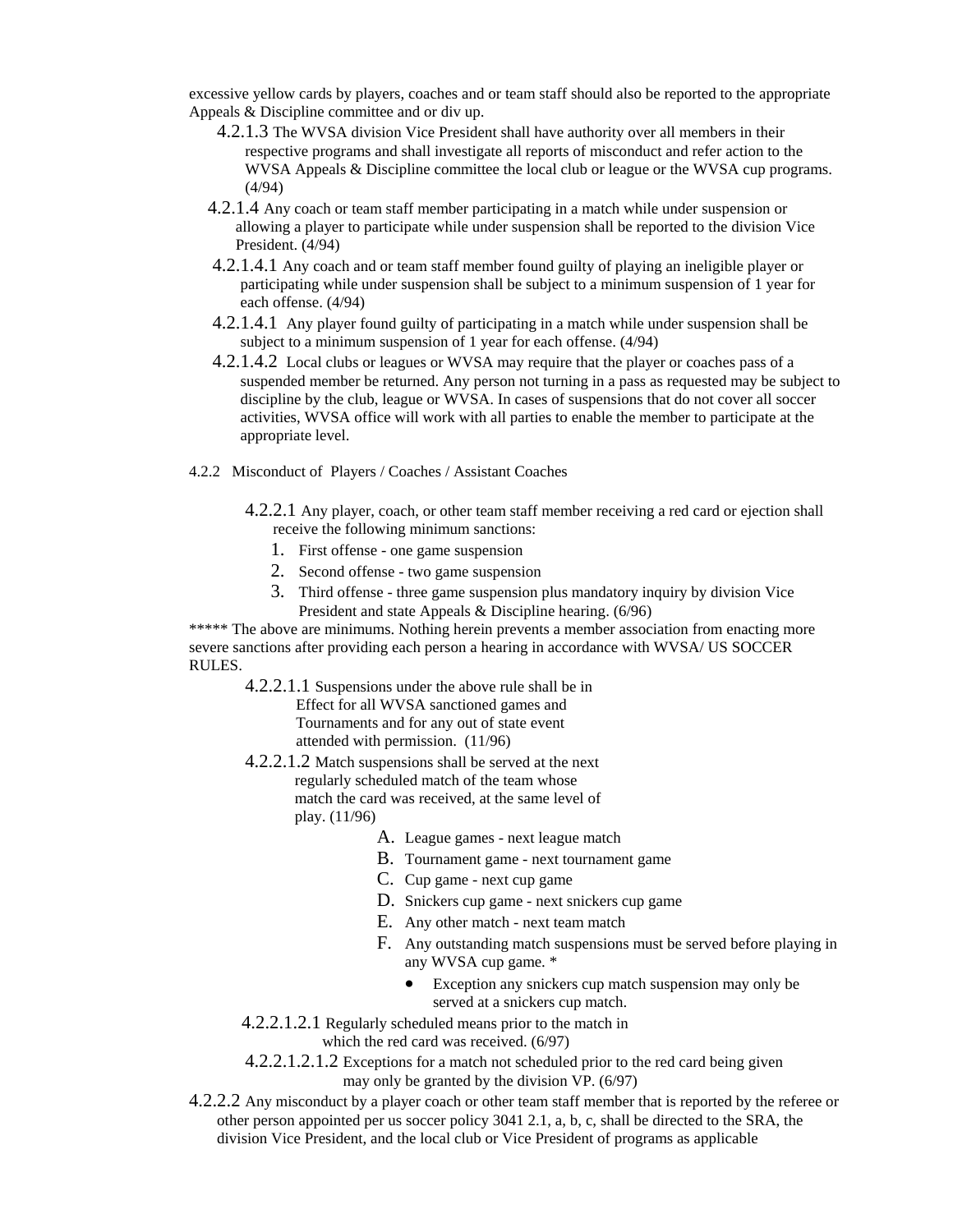- 4.2.2.2.1 All game suspensions must be reported to the WVSA office. When an ejection or game suspension is issued to a player, the responsible authority shall forward a copy of the referee's report or action of the hearing board to the WVSA office.
- 4.2.2.2.2 The SRA and the division Vice President shall compile all reports and investigate the report and may give the results of their investigation to the Appeals  $&$  Discipline committee, the local club or league or the Vice President programs for action.
- 4.2.2.3 Violent conduct by any player, coach and or other team staff member during a match and violence toward any person or property after a match shall reported to the WVSA office and handled per 4.2.2.2.2
- 4.2.2.4 Member associations, WVSA programs and divisions are given the authority to enact penalties for yellow and red card accumulation.
- 4.2.2.5 Any action taken under 4.2.2, other than the minimum penalties in 4.2.2.1 requires a prior hearing per us soccer rules
- 4.2.3 Misconduct of spectators
	- 4.2.3.1 Each team, club and league (youth or amateur) is responsible for the conduct of its spectators. Therefore, the coach and or team staff is expected to control the team's spectators.
		- 4.2.3.2 The local club or league or WVSA program shall take action against any identifiable spectator that is guilty of misconduct.

4.2.3.3 reports of misconduct by spectators and reports of any action taken by the club or league or WVSA program shall be forwarded to the WVSA office.

- 4.2.4 Misconduct by teams
	- 4.2.4.1 The WVSA will not hesitate to deny teams within its jurisdiction the privilege of participation in all or selected activates for repeated offenses and for a serious offense considered to bring the game into disrepute.
	- 4.2.4.2 Local leagues or WVSA programs that are concerned about a particular teams conduct should contact the div Vice President.
	- 4.2.4.3 The division of Vice President shall investigate the matter and make a report to the WVSA Appeals & Discipline committee. Who shall then hold a hearing prior to any action being taken?

4.2.5 Games directly sponsored by WVSA

 Misconduct by any participant or spectator in a match, tournament or event directly sponsored by WVSA shall be reported to the appropriate WVSA committee. The committee shall take action per WVSA and competition rules. The Vice President programs shall report any action taken to the appropriate div Vice President. The WVSA Appeals & Discipline committee will hear any cases needing further action.

### 4.2.6 Misconduct toward officials

- 4.2.6.1 WVSA has exclusive jurisdiction over assault and abuse of soccer officials as defined by USSF policies.
- 4.2.6.2 When assault or abuse of officials has been alleged a report will be forwarded by the referee, and the match organizers to the WVSA office, the SRA and the appropriate division Vice President
- 4.2.6.3 The report shall be investigated by the div Vice President and the SRA and all WVSA members are directed to cooperate in the investigation.
	- 4.2.6.3.1 If it shall be determined, by SRA and division of the Vice President, that referee assault may have occurred per USSF policies then the matter shall be given to the WVSA Appeals & Discipline committee for action. Such determination shall be delivered in writing to the accused and the WVSA office.

4.2.6.3.1 Once the determination has been made the accused shall be suspended pending a hearing, which must occur within 3o days per USSF policies.

4.2.6.3.1.1 The person that has been charged with referee assault shall be suspended pending a hearing per USSF policies.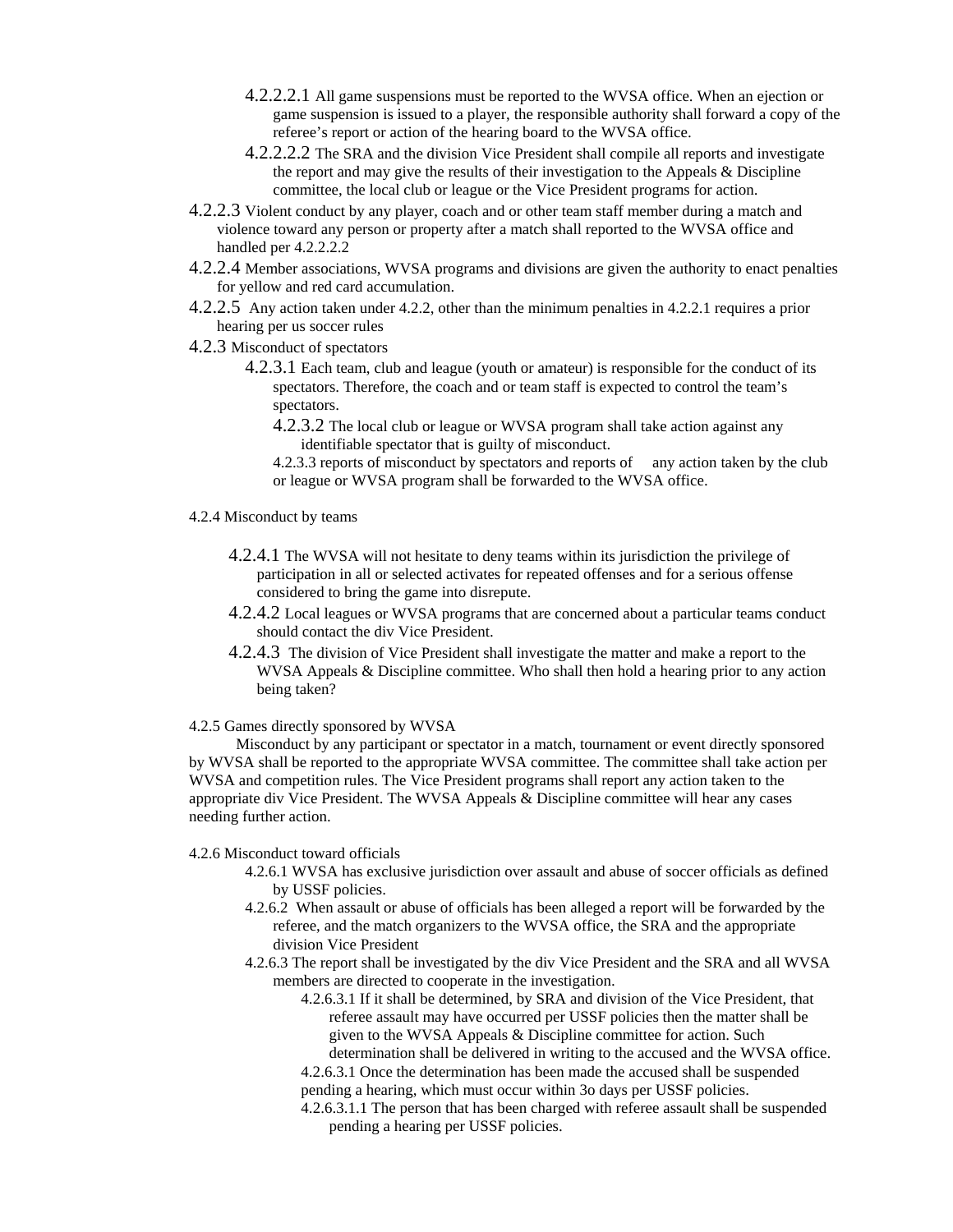- 4.2.6.3.1.2 All persons charged under this rule shall be given a copy of the USSF policies and WVSA hearing procedures.
- 4.2.6.3.1.3 Any person found guilty of referee assault may appeal to the USSF appeals committee.
- 4.2.6.3.2 If it shall be determined that referee abuse may have been committed the matter will be referred to the division Vice President
	- 4.2.6.3.2.1 The hearing shall be carried out following USSF and WVSA rules.
	- 4.2.6.3.2.2 Any person found guilty of referee abuse may
		- appeal to the WVSA Appeals & Discipline committee.
	- 4.2.6.3.3 If referee assault or abuse is not found to have
	- occurred, the person may be charged with misconduct toward a game official.
	- 4.2.6.3.3.1 Misconduct toward a game official shall cover all persons covered by USSF policy 3041.
	- 4.2.6.3.3.2 Any person found guilty of misconduct toward a game official may be suspended from 1 match to 1 year.
	- 4.2.6.3.3.3 Any person found guilty of this offense may appeal per WVSA rules.

#### 4.2.7 Misconduct of referees

- 4.2.7.1 When a referee is alleged to have committed misconduct, per USSF policy 539-10, toward any participant or spectator in a match or in his or her conduct as a member of the WVSA and USSF referee program, a report will be filed with the SRA.
- 4.2.7.2 The report shall be investigated by the SRA.
- 4.2.7.3 The SRA may bring the report and the results of the Investigation to the referee committee for a hearing per USSF 539-10.
- 4.3.12.1 A hearing will be conducted under WVSA and USSF policies.
- 4.3.12.2 Any person found guilty under this rule may be disciplined per USSF 539-10.
- 4.3.12.3 Any person found guilty may appeal to the WVSA Appeals & Discipline committee.
- 4.4 Hearings at club, league or WVSA level
	- 4.4.12 A disciplinary hearing is a meeting to determine whether disciplinary action is required for an incident that occurred within the confines of a game, practice or other event. All parties named in the incident are entitled to participate.
	- 4.4.13 A protest hearing is a meeting to determine whether there has been a violation of the rules of the club, league or WVSA or if a misapplication of the laws of the game occurred during a game.
	- 4.4.14 An ethics hearing is a meeting to determine whether there has been a breach of ethics, a violation of administrative rules or a legitimate grievance filed against a member of WVSA (coach, player, parent, or club official).
		- 4.4.14.1 Form a standing committee at the beginning of each seasonal year
		- 4.4.14.2 Appoint of a chairperson from the board of directors or a suitable candidate from the membership (your by-laws may specify this appointment.)
		- 4.4.14.3 Appoint a minimum of three (3) additional members from within your league.
		- 4.4.14.4 All members should be selected based on integrity and ethics, not necessarily knowledge of the game and its laws.
		- 4.4.14.5 It is strongly recommended that a licensed referee instructor be available to the committee to answer any questions on the laws of the game, mechanics and current interpretations of the laws of the game.
		- 4.4.14.6 All hearing panels or committees shall have at least three members including a chair. They shall be drawn from the membership of the committee or may be appointed on a case by case basis as needed and provided for by the bylaws or rules.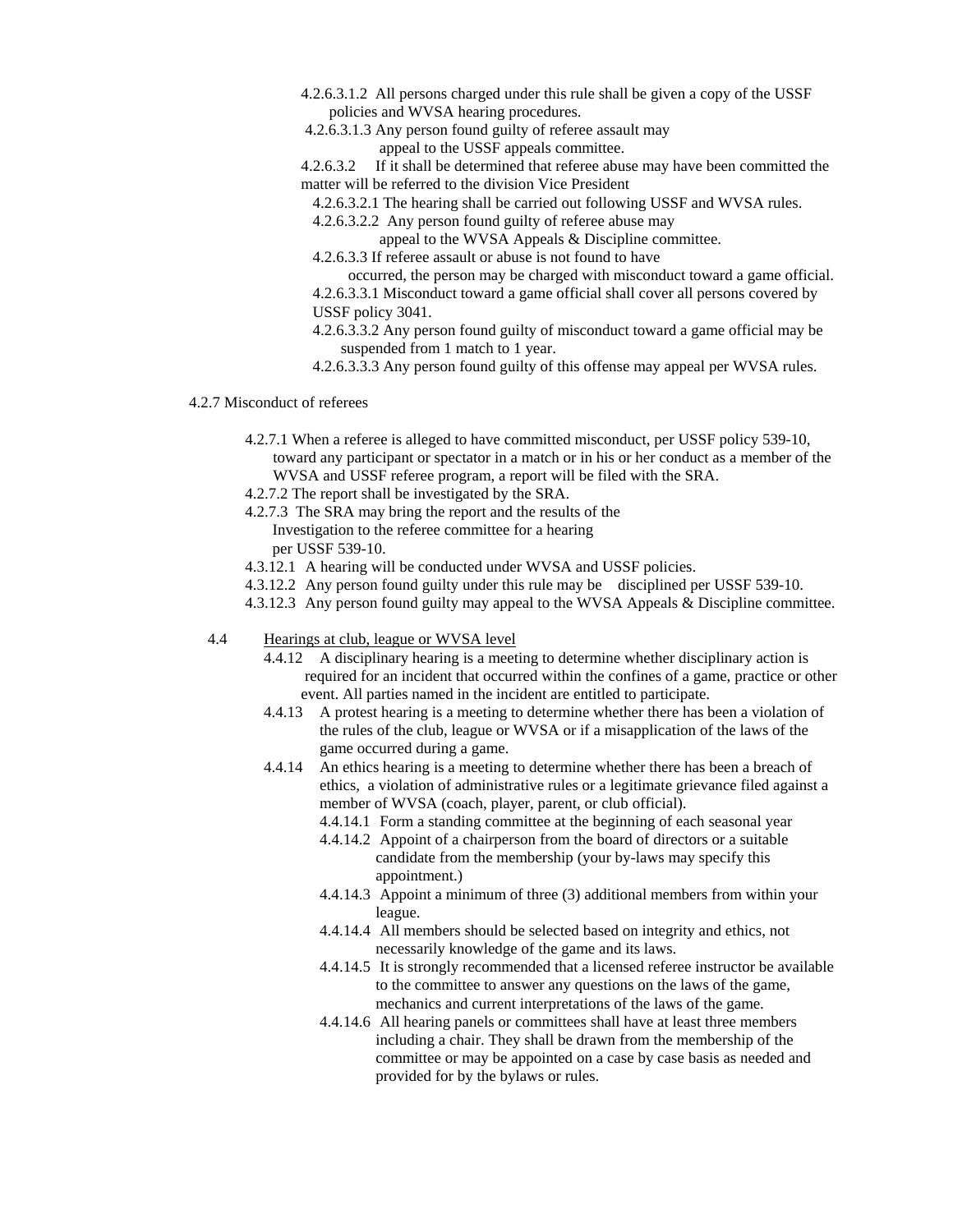4.3 .5 Due process

In order to satisfy the requirements of due process, all individuals who are reported for violations that may result in sanctions must be offered the opportunity to request an in person hearing and to have an advisor present at that hearing. A copy of USSF bylaw 701 and your hearing procedures must be included in the letter of notification (see appendix 9 for USSF bylaw 701 and appendix 8 for WVSA hearing procedures).

4.3.12 Meeting Methods

 4.3..6.1 Meetings should take place at a time, place convenient to the defendant. 4.3.6.2 Meetings are open to participants, witnesses and advisors

- 4.3.13 Contacting the parties involved.
	- 4.3.7.1 Direct contact may be made by telephone, certified mail, or by personal contact.

4.3.7.2 All parties involved must be directly contacted.

- 4.3.12.1 Witnesses speaking on behalf of the parties need not be contacted by the league, but by the parties themselves.
- 4.3.13 Contents of the notice of hearing (see appendix 1)
	- 4.3.8.1 State the **subject** of the disciplinary hearing.
	- 4.3.8.2 State **date, time, and location** of hearing
	- 4.3.8.3 Precisely cite the rules violation and possible sanctions.
	- 4.3.8.4 State the consequences of failure to attend the hearing by citing the exact length of suspension likely to be determined in the individual's absence.
	- 4.3.8.5 Provide a telephone number or email address to contact chairperson if necessary prior to hearing.
	- 4.3.8.6 State and cite the WVSA, USYSA,USASA or USSF rule violated..
	- 4.3.8.7 Parties must be provided with all information available at the time the notice is given and written allegations against them prior to the hearing.
	- 4.3.8.8 USSF bylaw 701
	- 4.3.8.9 Hearing procedures.
	- 4.3.9 Hearing order (all statements must be directed to the committee and not to the other participants)
	- 4.3.9.1 Introduction of chairperson and committee members.
	- 4.3.9.2 Introduction of evidence and allegations by chairperson.
	- 4.3.12.1 Statement by first party.
	- 4.3.12.2 Witness statements.
	- 4.3.12.3 Statements by second party (if there are two parties)
	- 4.3.12.4 Witness statements.
	- 4.3.12.5 Questions by disciplinary committee members.
	- 4.3.12.6 Concluding statements by all parties.
- 4.3.10 Handling of witness
	- 4.3.10.1 Do not permit parties to speak directly to each other.
	- 4.3.10.2 Have all minors accompanied by an adult.
- 4.3.11 Concluding the hearing
	- 4.3.11.1 Explain in detail that decisions are made based on a vote of committee members.
	- 4.3.12.1 Explain in detail what suspensions and sanctions may be or are proscribed by WVSA.
	- 4.3.12.2 Give firm dates of notification in writing.
	- 4.3.12.3 Detail whether parties are suspended pending notification. In referee assault only.
- 4.3.13 Written notification of decision (see appendix 2)
	- 4.3.13.1 Reiterate allegations.
	- 4.3.13.2 State date, location and time that hearing was held.
	- 4.3.13.3 Detail names of parties involved. **It is not necessary to provide addresses and phone numbers of witnesses.**
	- 4.3.13.4 Explain the decision of the committee providing ample detail used in the decision making process.
	- 4.3.13.5 Explain in detail the terms of any sanction decided upon by the committee.
	- 4.3.13.6 Explain in detail the methods of carrying out the above sanction.
	- 4.3.13.7 Include information on how to appeal this decision. (See appendix 3)
	- 4.3.13.8 **Send copy of this notification to WVSA**
	- 4.3.13.9 **Send decision by certified mail.**